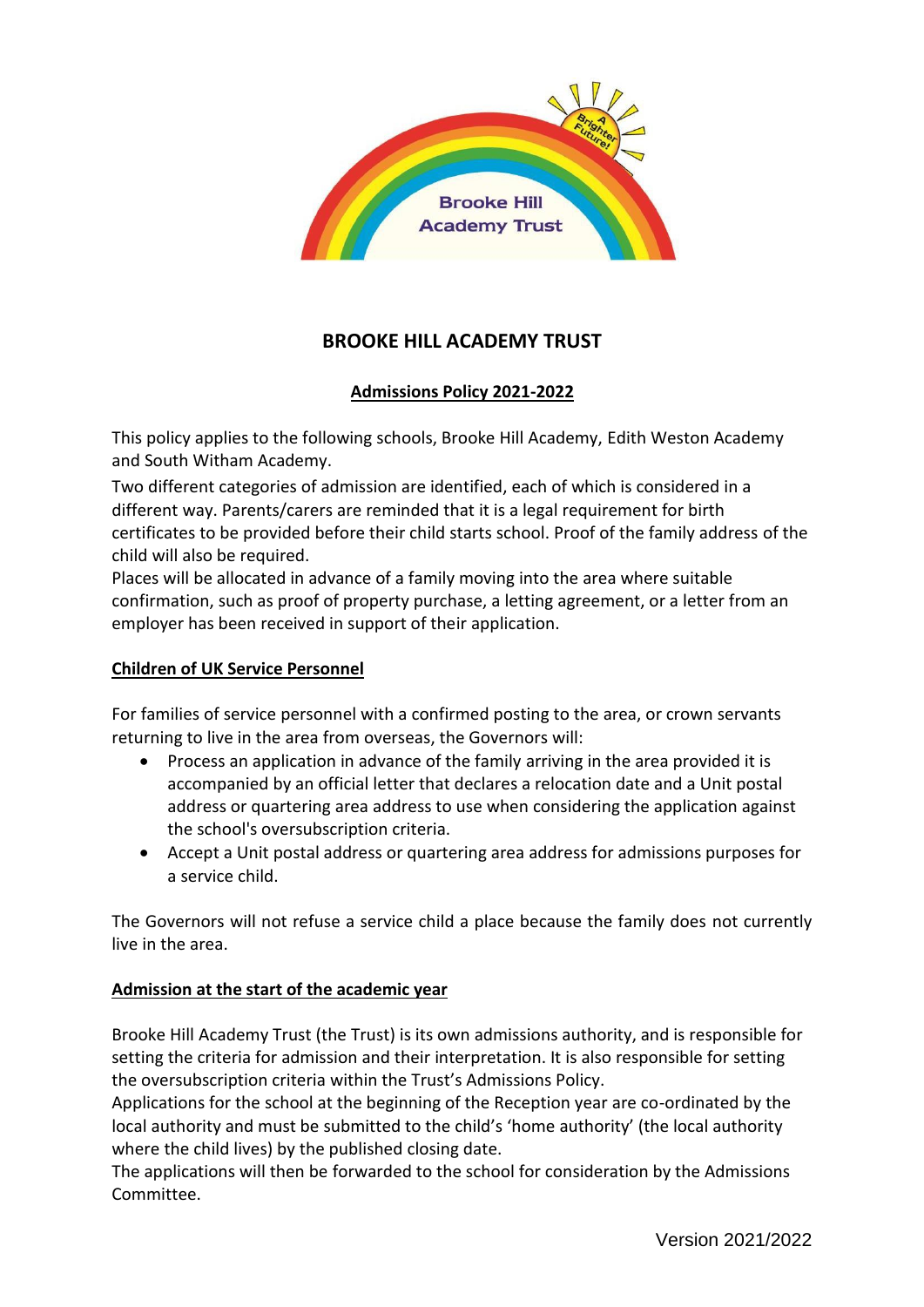If the number of applications for places exceeds the number of places available, after the admission of children with a Statement of Special Educational Needs or Education and Health Care Plan where the school is named, the following over-subscription criteria will be applied:-

a) Looked after children, or previously looked after children, where a child is or has been in the care of the local authority, by reference to section 1.7 of the Schools Admissions Code 2014 (the Code), as amended from time to time. A "looked after child "is a child who is(a) in the care of the local authority, or (b) being provided with accommodation by a local authority in the exercise of their social services functions (see the definition in section 22(1) of the Children Act 1989) at the time of making an application to the school. This includes children who were adopted under the adoption Act 1976 (see section 12 adoption orders) and children who were adopted under the Adoption and Children's Act 2002 (see section46 adoption orders).

Child arrangements orders are defined in s.8 of the children's Act 1989 as amended by s.12 of the Children and Families Act 2014. Child arrangements orders replace residence orders and any residence orders and any residence order inforce prior to 22

April 2014 is deemed to be a child arrangement order.

Section14Aof the Children's Act 1989 defines a "special guardianship order" as an order appointing one or more individuals to be a child's special guardian (or special guardians)

- b) Children who already have a sibling at the school, or one who attended the school within the last five years. The child for whom application is made should be permanently living in the same family unit or at the same address as the sibling; this includes step siblings, foster siblings, adopted siblings and other children living permanently at the same address.
- c) Children of a member of staff at the school, who has been employed at the school for at least two years at the time when the application for admission is made;
- d) Children who live nearest the school, the distance being measured by the shortest driving route. Distances are measured from the main entrance of the school to the main entrance of the child's home address. For these purposes, a child's home address is the address where the child lives for the majority of their time during term time. Where a child lives normally during the school week with more than one parent at different addresses, the home address for the purposes of school admissions will be the one where the child spends the majority of the time during term time.

### **Tie-breaker**

Random allocation will be used as a tie-break to decide who will be admitted if the distance between children's homes and the school is the same. This process will be independently verified.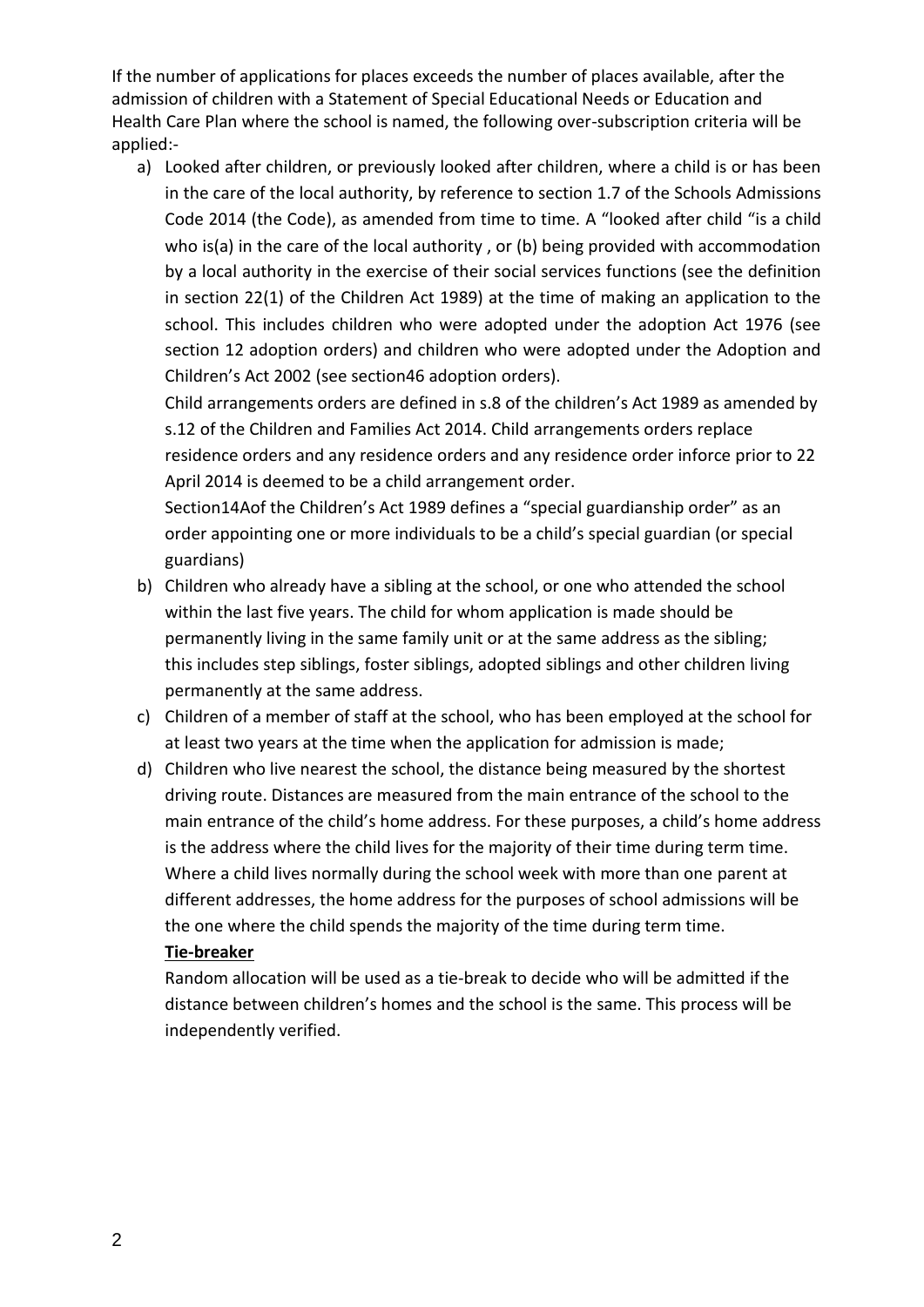### **Admissions during the academic year**

Brooke Hill Academy Trust will accept admissions up to the Published Admission Number for the school into all year groups. Brooke Hill Academy is 50, Edith Weston Academy is 22 and South Witham Academy is 22. In the event that this would cause an infant class to be unlawfully large or cause prejudice to the provision of efficient education or the efficient use of resources it may be necessary to refuse a place although the year group has not reached the school's published admission number. If there are more applications than places then the oversubscription criteria will be used to decide who should be offered the place. If it is necessary to refuse a place then you will be told of the independent appeal system.

### **Admissions Committee**

The Admissions Committee is formed by the Board of Directors of the Trust, in support of guidance given in the Code: "no single member of staff employed at the school has an individual role in the admissions process", and therefore any decision is made by that Committee.

No parent/carer should rely on any expectation or assurance given by the Executive Headteacher, Head of School or other employee or officer of the Trust that their application for a place at the school will be successful or that their child will be given a place at the school.

The Trust makes its Executive Headteacher, Head of School, employees and officers aware of their obligations in this respect. An application can only be taken as successful/the child given a place, once a formal offer has been made through the child's home authority.

# **Deferred Entry to School for Children admitted below Compulsory School Age**

As an admission authority, the Trust provides for admission of children to the school in September following their  $4<sup>th</sup>$  birthday. However a parent can request that:

- $1.$  The date that their child is admitted to the school is deferred until later in the academic year but not beyond the point at which the child reaches compulsory school age and not beyond the beginning of the final term of the school year for which the offer was made; and
- $2.$  Their child takes up their place at school part time but not beyond the point at which the child reaches compulsory school age.

A child will be of compulsory school age on the prescribed day following their  $5<sup>th</sup>$  birthday or on their 5<sup>th</sup> birthday if it falls on a prescribed day. For these purposes the prescribed days are 31 December, 31 March and 31 August.

# **Admission of Children Outside the Normal Age Group**

Parents may seek a place for their child outside their normal age group, if, for example, the child is gifted or talented or has experienced problems with their health.

In addition the parents of a summer born child (i.e.: all children who are born from 1 April to 31 August) may choose not to send their child to school until the September following their 5<sup>th</sup> birthday and may request that the child is admitted out of their normal age group i.e. into Reception rather than Year 1.

Version 2021/2022 Any parents wishing to make an application of this nature should contact the school in the first instance. If a parent wishes to formally request deferred entry this request must be